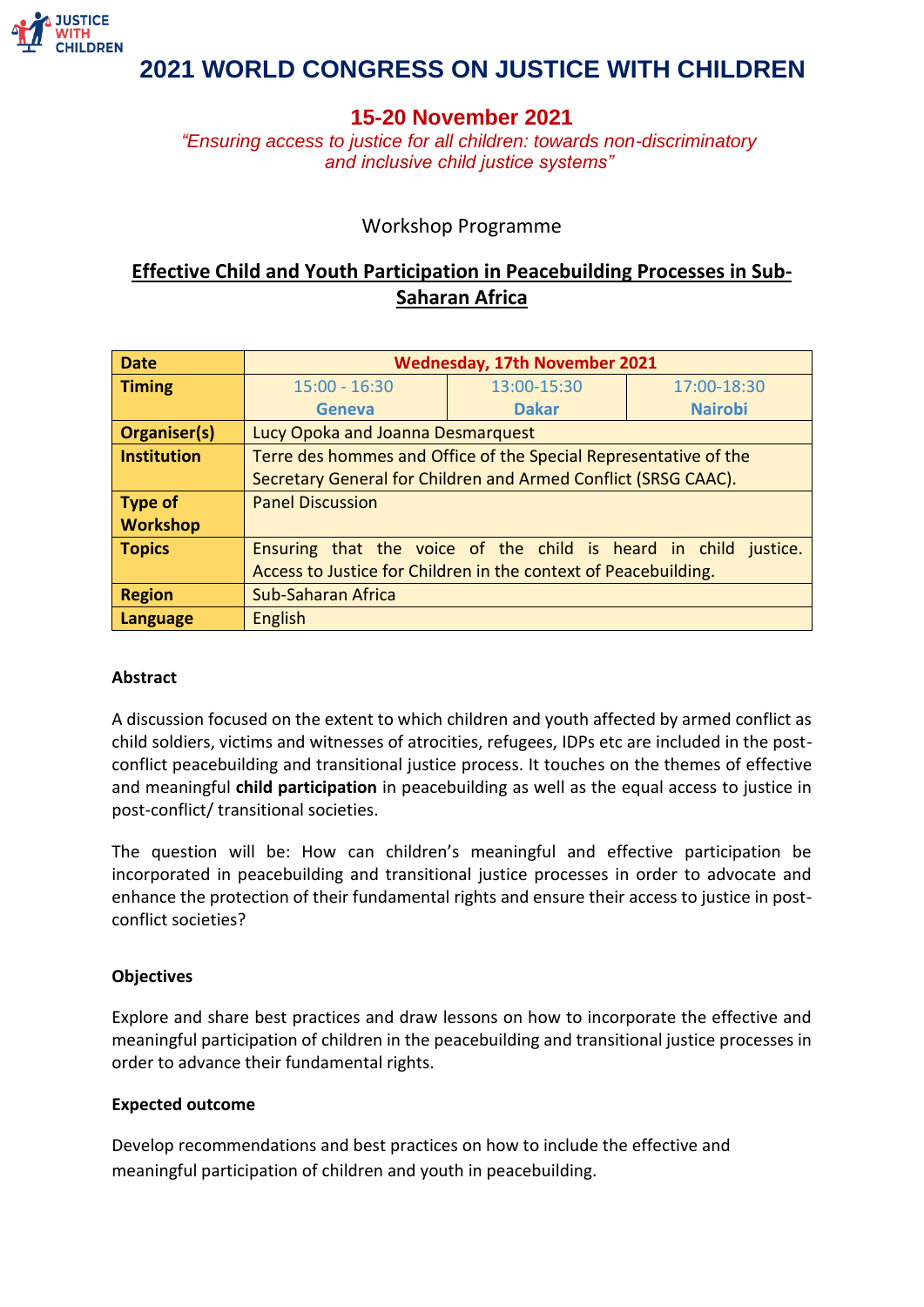

## **15-20 November 2021**

*"Ensuring access to justice for all children: towards non-discriminatory and inclusive child justice systems"*

### **Opening Speakers:**

### • **Joanna Desmarquest**

Joanna Desmarquest is an Associate Political Advisor in the Office of the Special Representative of the Secretary General for Children and Armed Conflict (SRSG CAAC). Within the Analysis and Outreach Unit she mainly develops the reintegration portfolio and cooperation with academia. She is also the focal point for children and youth engagement and supporting person for issues related to combatting human trafficking. Graduated from Law and International Relations, she previously worked for the Ministry of Foreign Affairs of Poland, including for the missions abroad.

### • **Godfrey Lado (Speaker and Panellist)**

Godfrey Lado is a project officer for the ASKV Steunpunt Vluchtelingen,an Amsterdam based NGO that has for the last 33 yrs dedicated its efforts to catering for undocumented migrants and offers them legal, medical and social support to the target group. He is also a creative undertaker, initiator, project developer, program maker, host and a camera man amongst many other things. Godfrey was born into the war malice of Sudan in the then southern Sudan city of Juba where he spent his early years until he was 12. Due to the war, Godfrey's family was displaced and fled to the north in Khartoum, the then and still capital city of Sudan. Until then Godfrey considered himself as a war child. While in Khartoum Godfrey began understanding the dynamics of the Sudanese conflict thus shaping his activist mindset that developed into the love for protest music and poetry writing. Putting the two together plus the gift of a sound voice the singer emerged, the singer in turn inspired the poet to perform and the poet inspired a speaker, and the speaker inspired the storyteller. Today, Godfrey is known as a speaker, storyteller, writer, poet, singer and the performer he is.

### **Session Moderators**

• **Lucy Ataro Opoka - Session Moderator**

Lucy holds a Bachelor's in Law and an LLM in International Children's Rights. She has working experience in the field of children's rights, human rights and international justice. She is currently a PhD Researcher at Leiden University carrying out research on *"International Law as a Shield for Children in Armed Conflict and a Tool for their Inclusion in South Sudan's Peacebuilding Processes."*

• **Eunice Odongo - Chat Moderator**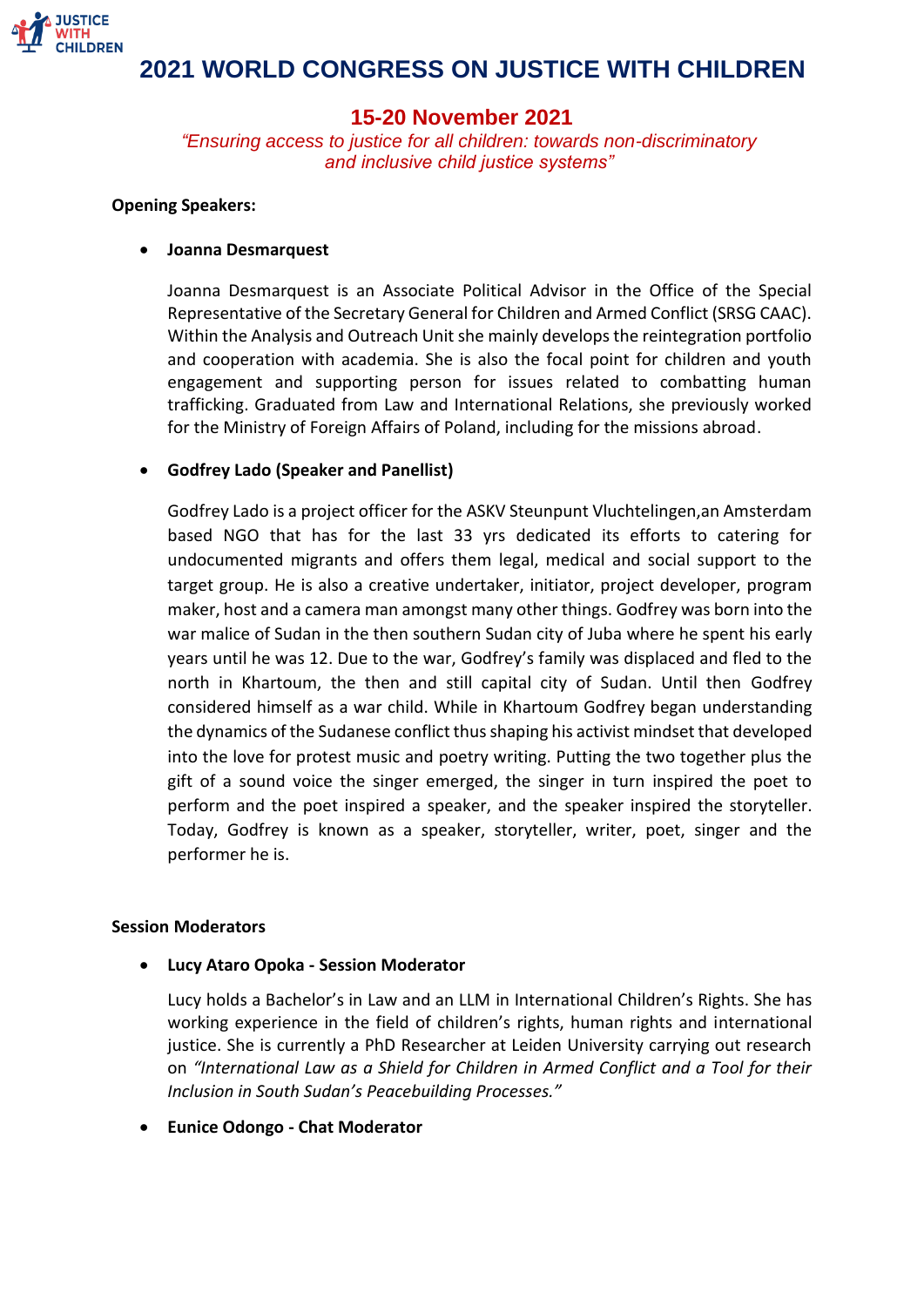

## **15-20 November 2021**

*"Ensuring access to justice for all children: towards non-discriminatory and inclusive child justice systems"*

Eunice is an international Child Rights Lawyer with a particular interest in child justice, child protection and migration. She has experience working with children in conflict and in contact with the law and as a lawyer she works to ensure compliance with international child rights standards. Eunice Strongly believes that children's rights are human rights and safeguarding these rights protects not just the future of children but that of their nations.

#### **Panellists:**

### **1. Divina Maloum**

Divina Maloum is the winner of the 2019 International Children's Peace Prize awarded by KidsRights and is the founder of Children for Peace, a girl-led movement working in Cameroon and some countries in Central Africa. The organization teaches over 5,000 children a year about violent extremism and building lasting peace.

### **2. Macholi Chris Bernard**

Macholi is a member of the World Congress on Justice With Children's, Child and Youth Advisory Group with great passion for Advocacy of Child and Youth Rights. These passions are influenced by Macholi's encounters with these issues. He aspires to be a global voice for the voiceless in justice.

### 3. **Boubacar Keita**

Specialist in Human Rights and strongly committed to the prevention and management of conflicts in the central Sahel. His diverse experiences include more than five years in the peace process in Mali and in the ECOWAS region through the West African Network for Peacebuilding (WANEP). He has coordinated several largescale programs, which led him to build a network of partners within civil society in Mali and the Sahel.

### 4. **Christine Kide**

**Christine** is the National coordinator for South Sudan Youth Organisation Coalition (SSYOC) which was formed to support youth representatives in presenting youth concerns and contributions during the High-level Forum on the revitalization peace process of South Sudan in 2018. Christine advocates for the representation of youth and women in decision-making at all levels of government as stipulated in the signed peace agreement. She is a programme assistant at Community Empowerment for Rehabilitation and Development (CEFoRD) a youth led organisation aimed at creating space for active citizenship to empower young people and enlighten them with information and practices on democracy, governance and accountability. She is also a youth delegate at the permanent constitution making process of South Sudan that was formally initiated by the president.